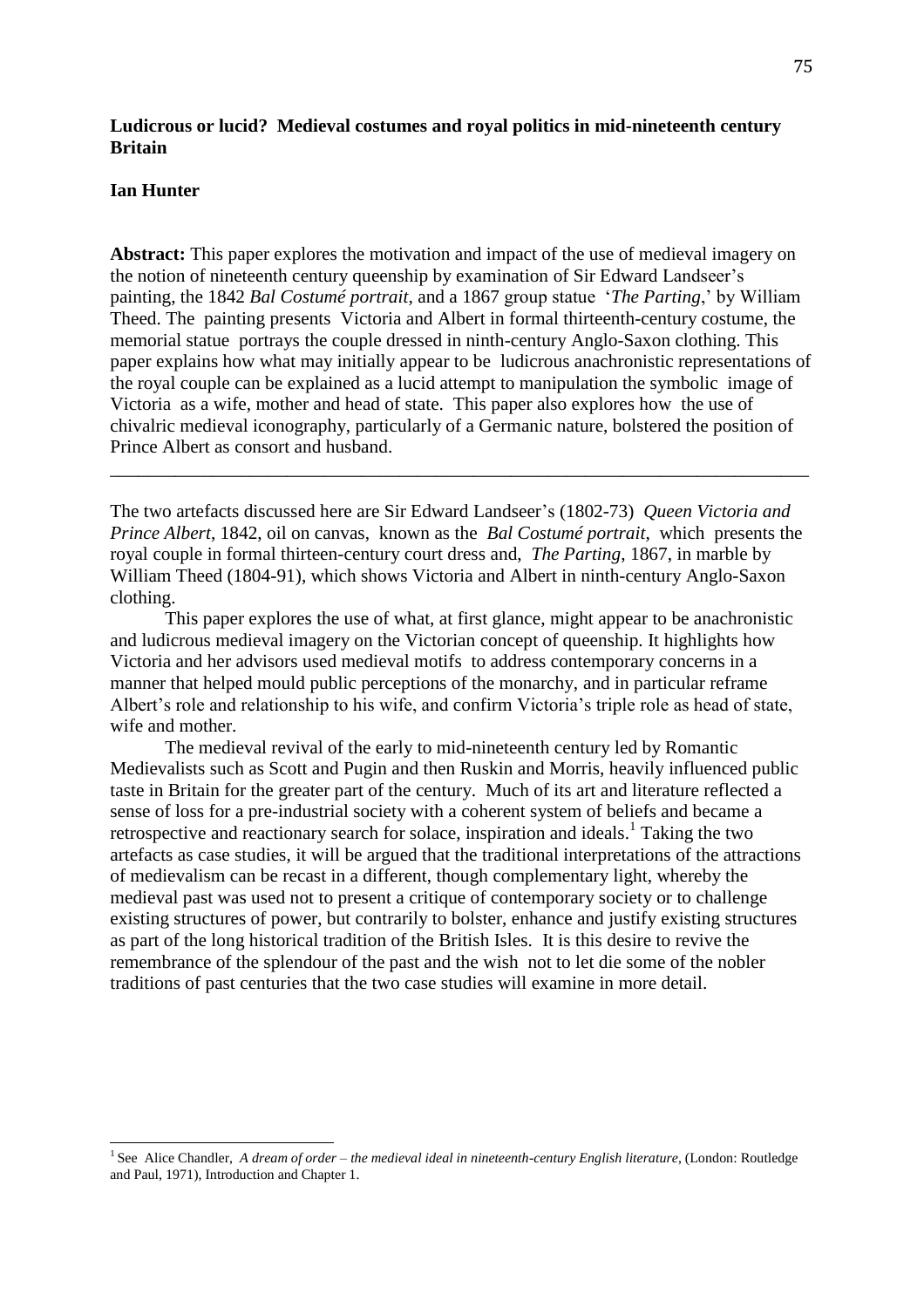

Figure 1: Sir Edwin Henry Landseer, *Queen Victoria and Prince Albert,* 1842 (Supplied by Royal Collection Trust / © HM Queen Elizabeth II 2012)

The painting *Queen Victoria and Prince Albert* (Figure 1) presents a famous image of the fancy-dress costume ball held at Buckingham Palace on May 12, 1842. $^2$  The painting is a relatively modest 143cm tall and 111.6 cm wide and was commissioned by Victoria for a fee of  $\text{\pounds}420$ .<sup>3</sup> It is currently located at the Royal Collection at Windsor, though was originally displayed in the ball-room at Buckingham Palace where the ball was held. It is, therefore, an example of public art of sorts, albeit for a rarefied strata of society who were able to view it from one of the public rooms inside the Royal Palace. Landseer was one of Victoria and Albert's favoured court artists and they offered him substantial patronage.<sup>4</sup>

The painting depicts the 1842 ball which combined lavish entertainment with sumptuous historical costume, themed around a staged meeting between the courts of Anne of Brittany and Edward III.The ball was held ostensibly in aid of the ailing Spitalfields silk industry. Landseer has painted Queen Victoria and Prince Albert in the Throne Room standing beneath a specially designed Gothic canopy decorated with purple velvet hangings. Two chairs of state are visible behind the figures and above their heads on the cloth of honour is emblazoned the coat-of-arms of Edward III, combining French and English quarterings. It was from this alcove that Queen Victoria and Prince Albert greeted over 2,000 guests. Members of the Royal Household were expected to appear in costumes dating in style from the reign of Edward III, although guests, whilst encouraged to wear complementary costumes could dress as they would for any formal ball.

 $<sup>2</sup>$  In addition to the 1842 ball two further fancy-dress celebrations were held at Buckingham Palace by Queen Victoria and</sup> Prince Albert, each in a different style. The second ball, on 6 June 1845, was in early Georgian dress and the third, on 13 June 1851, in the style of the Restoration.

 $3$ Approximately £34,000 in 2012 purchasing power equivalence.

<sup>&</sup>lt;sup>4</sup> Barry St-John Neville provides a quote from the Queen's journals where Victoria highlighted her passion for collecting Landseer's work: 'I possess 39 oil paintings of his [Landseer], 16 chalk drawings, two frescos and many sketches'. St-John Neville, *Life at the court of Queen Victoria, 1861-1901*, (Exeter: Webb & Bower, 1984), p. 89.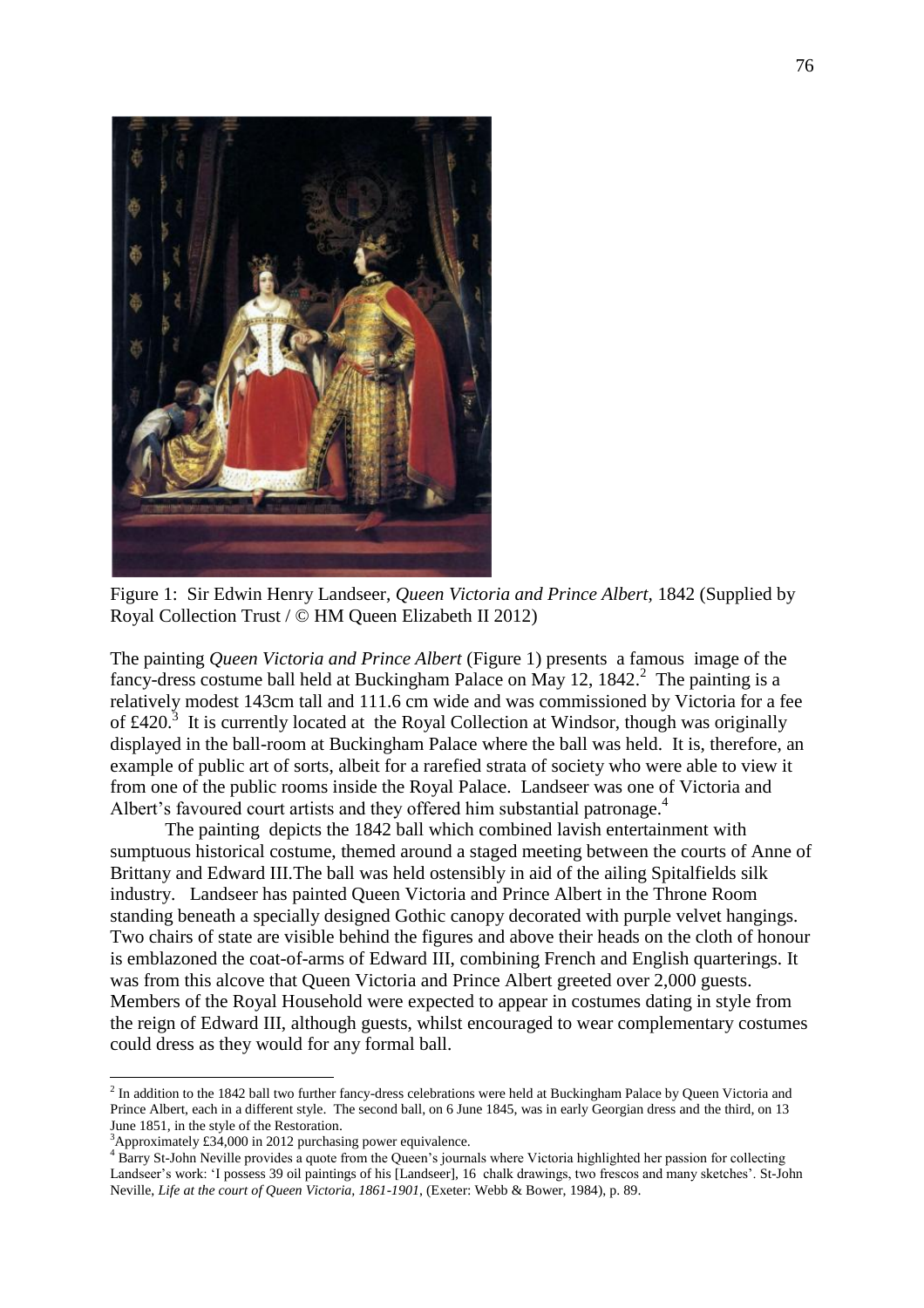The Queen's costume was designed under the supervision of a leading expert on historical dress, dramatist and herald in the College of Arms, James Planche's influential *History of British Costume*, (1834), and was inspired by medieval examples recorded in sculptures and manuscript illuminations.<sup>5</sup> The design of Prince Albert's costume owed much to the funeral effigy of Edward III in Westminster Abbey. The Queen is depicted wearing a skirt of velvet, a surcoat of blue and gold brocade, with flowers of woven silver and brilliants over a gold background that was woven at Spitalfields. Her hair is shown folded forward in a style described as *a la Clovis* and surmounted by a gold crown. The Prince wears a velvet cloak over his surcoat both studded with precious stones and royal insignia. He also wears a crown and jewelled state sword. The distinctive pointed shoes and high crowns worn by the royal couple were similarly characteristic of the fourteenth century. Victoria and Albert stand in front of two elaborate Gothic chairs beneath a canopy which bears the Plantagenet arms emblazoned in silver. Two page boys attend the queen and are shown smoothing out her robes. The ball was part of a long royal tradition of masques as noted by *The Illustrated London News* who commented that 'Masques have been in all ages the recreation of Courts. The name brings with it reminiscences of romance, history, and poetry'. 6 The historical period chosen as the motif of the ball is significant in that it identifies Victoria and Albert with the great age of English chivalry. Remarkably, although Landseer took great care to represent the occasion as accurately as possible this painting is not itself an allegory but an accurate depiction of a real event staged for allegorical purposes.<sup>7</sup>

Like the earlier Eglinton Tournament, $\delta$  the ball was one of the more ostentatious expressions of the medieval revival and whilst the royal couple loved dressing up and playacting they were also inspired by the patriotism and paternalism of medieval monarchy. 9 The painting was completed in August 1846 when it went on public display in the ballroom at Buckingham Palace.<sup>10</sup> The painting's commissioning represents a remarkable about-turn by Victoria who had noted in her diary in September 1839, about the 'folly' of the Eglinton pageant.<sup>11</sup> Yet less than three years later the Queen gave a medieval themed ball at Buckingham Palace. This change was probably due to the arrival in her life of Albert whom she married in February 1840.

The Prince had been bought up in an atmosphere of German Romanticism and took the concept of chivalry very seriously and firmly believed in the application of the code of

<sup>&</sup>lt;sup>5</sup>A particularly significant source was the costumes worn on tomb effigies of Philippa of Hainault and Blanche de la Tour in Westminster Abbey.

<sup>6</sup> *The Illustrated London News*, 14 May, 1842, p. 7.

 $<sup>7</sup>$ Despite Landseer's efforts to ensure historical accuracy an acidic comment from the Royal Collection's online catalogue</sup> notes that 'Queen Victoria's silhouette, created through tightly laced stays and multiple petticoats, betrays the fashions of her own era. Equally anachronistically, Prince Albert is shown wearing the jewelled Sword of Offering made by Rundells for George IV's coronation in 1821.' http://www.royalcollection.org.uk/collection/404540/queen-victoria-and-prince-albert-atthe-bal-costume-of-12-may-1842.

 ${}^{8}A$  pageant staged at Eglinton Park, Ayrshire, in August 1839 which included a lavish re-enactment of medieval games and ceremonies. Attended by over 100,000 spectators over a three day programme it involved 150 knights and their retinues engaging in jousting, tilting, banqueting and finishing with a medieval costume ball.

 $9$  Queen Victoria mentions the picture in her journal in June 1842 where she notes that she sat for Landseer 'for the picture of us in our costumes, which is becoming quite beautiful'.

 $10$  It is interesting to note that the cost and extravagance of the ball was subject to some subtle criticism in the parts of the press who saw it as inappropriately lavish at a time of widespread economic hardship. The comments of the *Illustrated London News* reported read as more of an indictment than a recommendation, when he writes: '[…] never did sovereign and Prime Minister coincide in their measures more happily […] the latter taxes us to relieve the commonality; our gracious and lovely sovereign [...] amerces her nobles through their pleasures, and the gay magnates spend over £100,000 to revive languishing trade! This is the healthful ingredient which lies at the bottom of the overflowing cup of pleasure. This is one of the wholesome conditions by which affluence and rank should preserve their distinction amongst us'. Source, *Illustrated London News,* 14*.* May, 1842, p.8.

<sup>11</sup>Mark Girouard, *The return to Camelot: Chivalry and the English Gentleman*, (New Haven and London: Yale University Press, 1981), p. 112.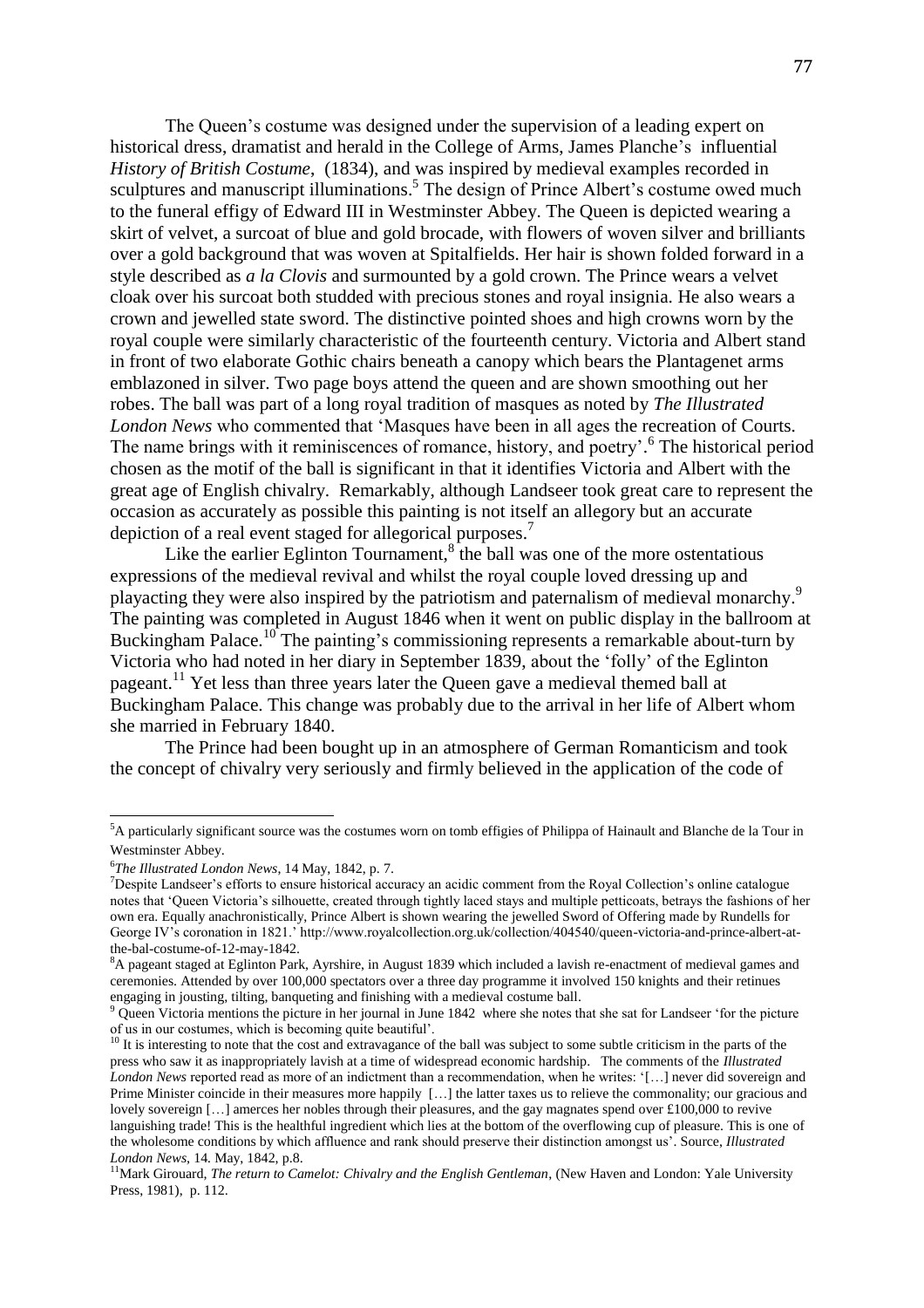chivalry to nineteenth century gentleman.<sup>12</sup> It was Albert's influence that led to so much time and effort being spent not only on the ball itself but also in capturing the moment in the formal portrait. While the notion of chivalry in the Victorian age was a far cry from the concept as had existed in the Middle Ages, of a noble lady being honoured and served above all others by the ideal knight, but it admirably served Victoria's propaganda purposes. Victoria's awareness of the political effect of this link to chivalry is demonstrated by her meticulous preparations for the *Bal Costumé* event itself and also by her very hands-on involvement in the design and development of the portrait.<sup>13</sup> By role playing the monarch (Edward III) and consort (Queen Philippa) - in whose reign the sun of English chivalry reached its meridian - Victoria was suggesting that her reign would be another golden age reminiscent of her forbear Elizabeth  $1<sup>14</sup>$  Edward was the epitome of chivalry, founder of the Order of the Garter, Philippa represented queenly strength and justice, famously begging her husband for mercy for the burghers of Calais, as payment for safeguarding the kingdom against the Scots in his absence. This representation of Albert as the epitome of an English chivalric knight was to continue throughout his life and to be emphasised even more so after his death. 15

It is enlightening to study not only the historical accuracy of the representation but the composition of the portrait and the associated image that this has been designed to project. The queen takes centre stage with three people in attendance to her – the white ermine of her cloak drawing the eye to her importance and dominance. Albert is positioned deferentially lower with his foot a step below hers, his knee bent, his hand chivalrously supporting hers, and his figure turning toward her. He is shown taller by almost a head, and peculiarly his face is much larger than hers, too much to be accounted for by perspective alone, since their feet are nearly side by side. By such subtle placing the portrait reverses the relationship of consort and queen and the prince no longer seems subservient to Victoria. One commentator has even gone so far as to claim that 'Albert holds his lady's hand, honouring yet ruling her'. <sup>16</sup> This in part reflects the cultural paradox that Victoria faced as representative of both queen and also as a mother and wife. Margaret Homans neatly summarises this dilemma when she states that Victoria resembled England's other paradigm of queenly greatness, Elizabeth 1, 'in finding a solution to the anomaly of female rule in being understood as the nation's wife'. <sup>17</sup> The use of medieval imagery and the composition of the portrait both linked Victoria and Albert to a grand historical narrative and tradition but also found a way to assert that her monarchy would allay fears of female rule. It also served to present Albert in a highly positive and traditional manner which balanced his subservient royal status with the traditional expectations that the husband would dominate.

Victoria was, therefore, a highly visible public symbol of national identity and values as well as representing the ideal role of wife and mother. This caused some tension in presenting the couple, because as queen, Victoria was ranked higher than her husband and

 $12$ ibid, p. 115.

<sup>&</sup>lt;sup>13</sup> Richard Ormond notes that the 'royal couple certainly took more than proprietorial interest in Landseer's pictures of themselves, especially works such as the *Bal Costumé*, and he often felt hemmed in by their demands.' See, R. Ormond, *Sir Edwin Landseer*, (London: Thames and Hudson, 1981), p. 149

<sup>&</sup>lt;sup>14</sup>The chivalric imagery and underlying associations were not lost on contemporary commentators and *The Times* went as far as to describe the fancy dress ball as 'a scene of such brilliancy and magnificence that since the days of Charles II […] there has been nothing at all comparable to it in all the entertainments given at the British Court. [...] it is a day long past since the chivalry of England have appeared in what might not inaptly be termed the costume of their race'. Source, *The Times*, 14 May 1842, col 3, p. 6 . 3.

<sup>&</sup>lt;sup>15</sup> Most famously in a miniature for Victoria's birthday in 1844 and in his armoured cenotaph effigy in the Prince Albert Memorial Chapel, Windsor commissioned by the Queen in 1864.

<sup>&</sup>lt;sup>16</sup> Homans, *Royal representations : Queen Victoria and British culture, 1837-1876*, (Chicago and London: University of Chicago Press, 1998), p. 22.

 $^{17}$  ibid p. 4.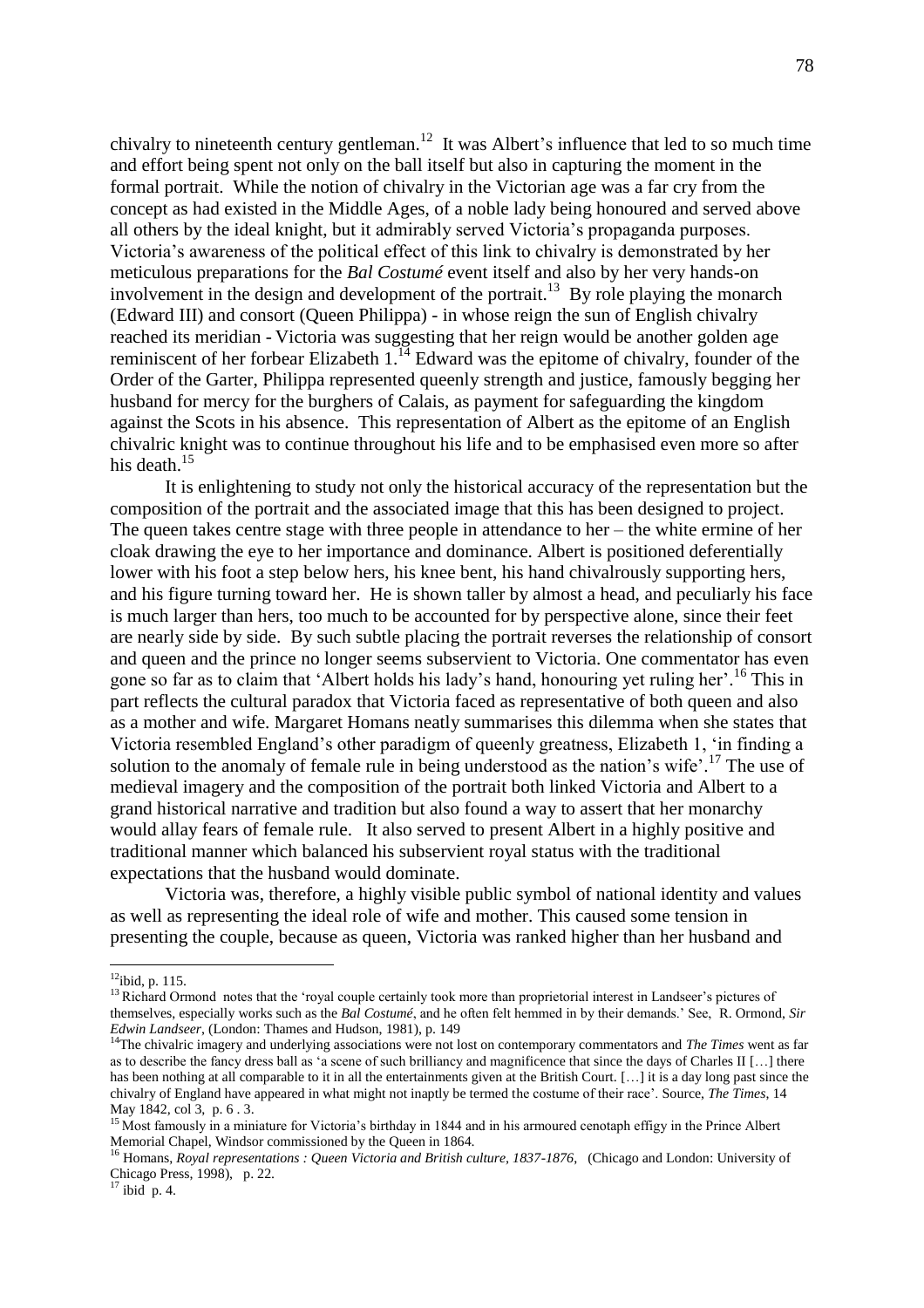there was a need to rebalance the public image so that Albert's status as husband, rather than consort, could be better compared to the middle class expectations of what a functioning marriage epitomized. Indeed, the marble sculpture (Figure 2) to be explored uses the images and dress of the early medieval period in order to portray Victoria in the role of subservient and adoring wife.



Figure 2: *The Parting* plaster copy of marble original by William Theed (image by the author).

On 20<sup>th</sup> May 1867 at Windsor Castle Victoria unveiled William Theed's memorial statue of herself and Albert in Anglo-Saxon costume: a statue that portrays the Queen's devotion and reverence toward the departed Prince. The sculpture was apparently prompted by the desire of Victoria, the Crown Princess of Prussia, and the Queen's eldest daughter, to symbolise the historic ties between the German and English people from Anglo-Saxon times to the marriage of the Royal couple.

The commissioning of the statue<sup>18</sup> was part of the royal family's transformation of private grief into a public national project to commemorate the Queen's lost husband.<sup>19</sup> Memorials to Albert were erected in over forty five towns along with the construction not

<sup>&</sup>lt;sup>18</sup> Like Landseer, institutional patronage played an important part in the sculptor's livelihood. Theed benefited from the patronage not only of the Royal Family but of the Commissioners, under the chairmanship of Prince Albert, responsible for the rebuilding of the Houses of Parliament during the 1850s. See, Benedict Read *Victorian Sculpture*, (New Haven & London: Yale University Press, 1982), p. 120.

<sup>&</sup>lt;sup>19</sup> It was not unusual for statues of the Royal family to be shown in historical costume. For example Emil Wolff produced a sculpture of Prince Albert in 1844 for Osborne House where he was dressed in Roman attire. John Gibson showed Victoria (also at Osborne) in 1849 in a toga as a Roman in classical costume. Representations of Victoria and Albert in early medieval dress are limited to the creation by Theed.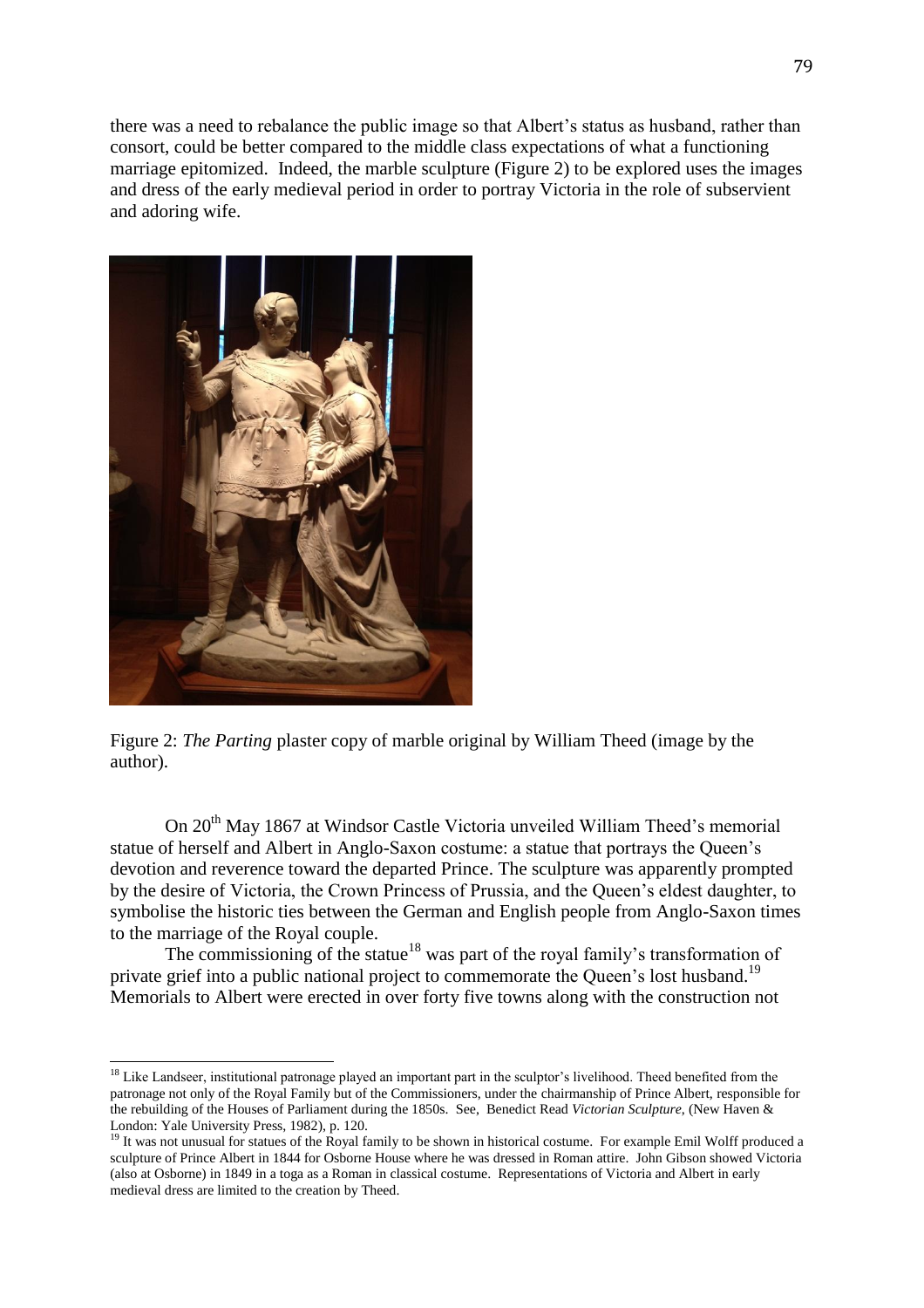only of the Royal Albert Hall but the nearby Albert Memorial as the centre pieces in the commemoration. 20

Known officially as *The Parting* the life size sculpture (Figure 2) was unveiled for public display at Windsor but soon moved to its current position inside the main entrance to the Frogmore Mausoleum where both Albert, and 41 years later, Victoria were entombed. Frogmore is rarely open to visitors and so the piece, in contrast to the *Bal Costumé portrait*, can be regarded as a private celebration of the couple's relationship<sup>21</sup>. Interestingly, the statue sits very incongruously within the Italianate Romanesque setting of the Frogmore Mausoleum. The building is in the form of a Greek cross with the walls lined with granite and Portland stone and the roof covered with Australian copper. The interior decoration is in the style of Albert's favourite painter, the Renaissance painter Raphael, and is an example of Victoriana at its most opulent.<sup>22</sup> All-in-all a very peculiar setting in which to find a pair of Anglo-Saxon lovers. 23



Figure 3. Detail of *The Parting* (image by the author)

 $20$  So great was the drive to memorialize the Prince that Charles Dickens told a friend that he sought an 'inaccessible cave' to escape from the plethora of commemorations. Source, Charles Dickens to [John Leech,](http://en.wikipedia.org/wiki/John_Leech_%28caricaturist%29) quoted in Darby & Smith, 1983, p.102.

<sup>&</sup>lt;sup>21</sup> There is no doubt about the importance that Victoria placed on the composition and contents of the mausoleum. In her journals Victoria often referred to the numerous trips she made to Frogmore and she frequently took picnics there. Her Journal entry for 18th December, 1862, states 'Everyone entered [the Mausoleum], each carrying a wreath…. We were all overcome when we knelt round the beloved tomb…. We gazed on the great beauty and peace of the beautiful statue. What a comfort it will be to have that near me'. Quoted in St-John Neville, *Life at the court of Queen Victoria, 1861-1901*, (Exeter: Webb & Bower, 1984),p. 55.

<sup>&</sup>lt;sup>22</sup> Description taken from *Frogmore: The House and Gardens and The Royal Mausoleum*, the official guide, (London: Royal Collection, 1997), , p. 40-7.

<sup>&</sup>lt;sup>23</sup> Note the photographs shown here (Figures 2 and 3) are of the plaster copy taken from the marble original which is on display at the National Portrait Gallery, London.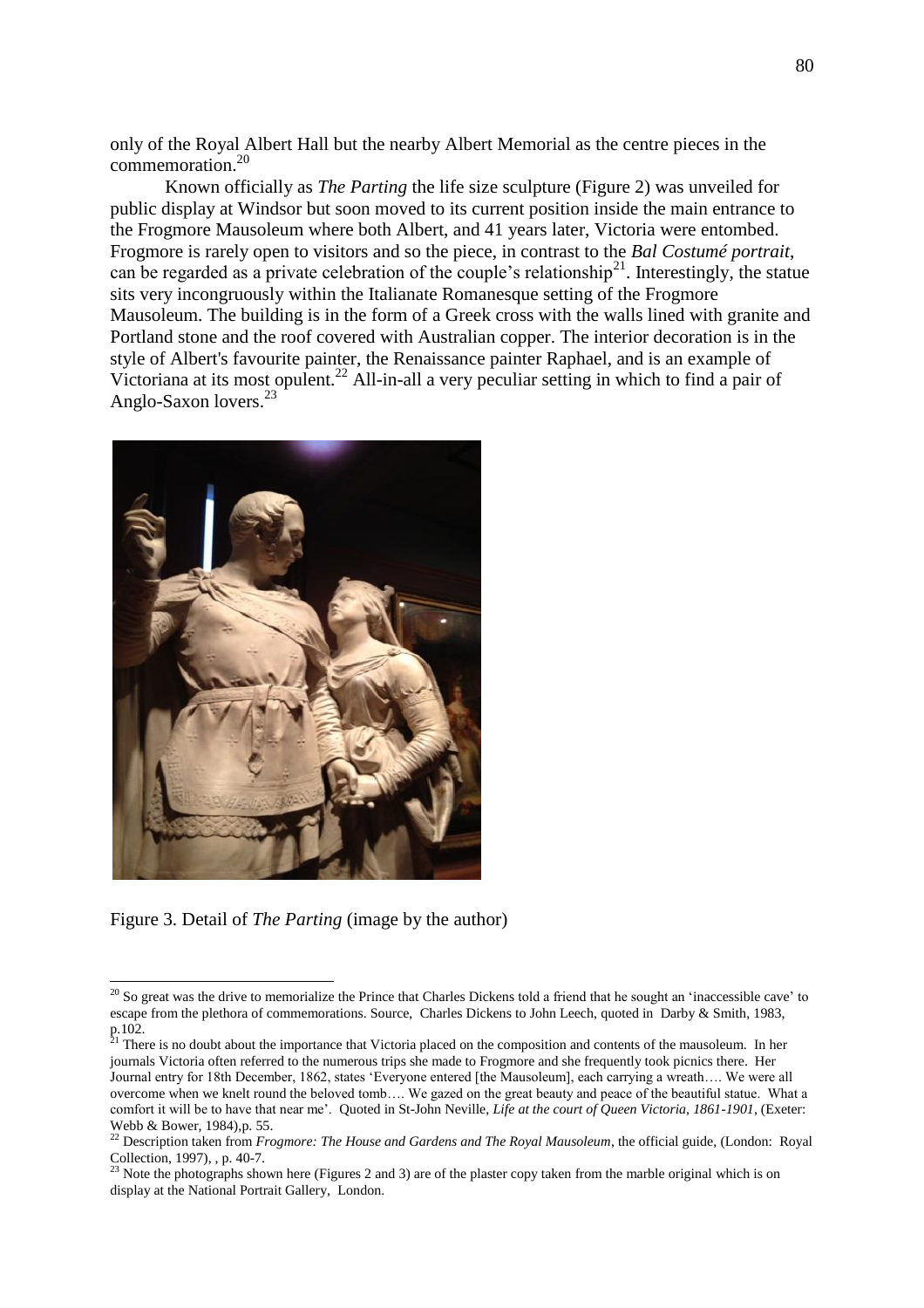The statue shows the couple as high-status Anglo-Saxons on a beach where presumably Albert is about to board a ship to travel overseas (Figure 3). His sword has been dropped on the beach next to a starfish and scallop shell<sup>24</sup> and he gestures away from the couple in the direction of his journey. The couple hold hands and have each other's initials woven into the edges of their tunics and each have the other's name engraved on an armband. Victoria, wearing a crown to show her regal status, looks adoringly and longingly into his eyes with her right arm draped informally around his left shoulder. Around the plinth of the original in The Royal Mausoleum at Frogmore is inscribed the words 'Allured to brighter worlds, and led the way' taken from Oliver Goldsmith's poem *The Deserted Village* (1770). This verse is not present on the copy at The National Portrait Gallery.<sup>25</sup>

The art historian, Sir Roy Strong has observed that because the Anglo-Saxons were after all German it is perhaps no wonder that Theed should have chosen in 1867 to depict Albert and Victoria in "an astounding tableau that could as easily be relabelled 'Alfred the Great and his Queen' so interchangeable had they become".<sup>26</sup>

This representation of Victoria was both fuelled and fed from a popular impulse in the mid-nineteenth century to locate the very essence of Englishness in Anglo-Saxon roots.<sup>27</sup> Theed has reconceived the royal couple as Anglo-Saxons with Victoria as consort and Albert the king. Theed shows Victoria as the clinging wife rather than stalwart monarch, an image that resonates with other iconic depictions of the royal family as 'embodying the bourgeois ideals of family life'.<sup>28</sup> This depiction of the couple contrasts with the far more formal and regal representation shown in the *Bal Costumé portrait* and reflects the fact that the statue was conceived and executed after Albert's death and with the more private setting of the mausoleum in mind. As such perhaps it reflects Victoria's more personal view of the nature of the relationship between herself and her husband than formal protocol would otherwise allow.

This sculpture directly links Victoria and Albert into the main stream popular historiography of England and reflects contemporary beliefs as to why Britain had not been swept up by the wave of mid-century European liberal revolutions. The monarch was seen as a critical bastion against revolution and excessive liberal reform. Theed's statue reflects Victoria's wish to reach back beyond her most obvious royal predecessor, Elizabeth, to establish her claim to be in the great tradition of English monarchy and to create a connection

 $24$  Interestingly the scallop shell was a well-known medieval symbol for a pilgrim so this perhaps indicates that the journey on which Albert is about to depart had quasi-religious significance for Victoria as it marked his journey from life to death. The starfish was a symbol of Christ or Christianity as its five legs were said to echo the five points of the pentangle and protect against evil.

<sup>&</sup>lt;sup>5</sup> The quote in context from 'The Deserted Village', lines  $163 - 176$ , is: 'Thus to relieve the wretched was his pride, | And e'en his failings lean'd to Virtue's side; | But in his duty prompt at every call, | He watch'd and wept, he pray'd and felt, for all. | And, as a bird each fond endearment tries | To tempt its new-fledg'd offspring to the skies, | He tried each art, reprov'd each dull delay, | Allured to brighter worlds, a led the way.'

<sup>26</sup> Roy Strong, *Painting the past: British History and the Victorian Painter*, (London: Thames & Hudson, 1978), p. 44. <sup>27</sup> Alfred's reign was often seen by nineteenth century historians (for example, Tory historian Sharon Turner's, *The history of the Anglo-Saxons from the Earliest period to the Norman conquest*, 1828) as an ideal ruler who used his power to impose order on the turbulence of society. Whig historians such as Macaulay also idealised the early Medieval period as a time of great progress with the Saxon freeman as the inspiring force of English history that led via Magna Charta to the 'Glorious Revolution' of 1688. See, Alice Chandler, *A dream of order – the medieval ideal in nineteenth-century English literature*, (London: Routledge and Paul, 1971), p.88.

<sup>&</sup>lt;sup>28</sup>Roy Strong, *Painting the past: British History and the Victorian Painter*, (London: Thames & Hudson, 1978), p. 44. Interestingly an alternative interpretation of the Saxon portrayal might see Victoria the 'victim queen' in need of chivalric defence in the same way as Mary Queen of Scots or Lady Jane Grey were viewed by the Victorians. Artists cast these independent and politically active women as ideal Victorian gentlewomen to suit contemporary perceptions of positive femininity. 'The gender constructions of chivalry, as presented in the revival of medievalism and the gender spheres of dominant ideology, inform nineteenth-century ideas of queenship'. Source, Clare Saunders, *Women writers and nineteenth century medievalism*, (London: Palgrave, 2009). P. 104.However this arrangement was reciprocal, and Victoria was using images of medievalism to support and develop her own position, just as Caroline of Brunswick had incited chivalric support earlier in the century in her struggle for recognition as queen.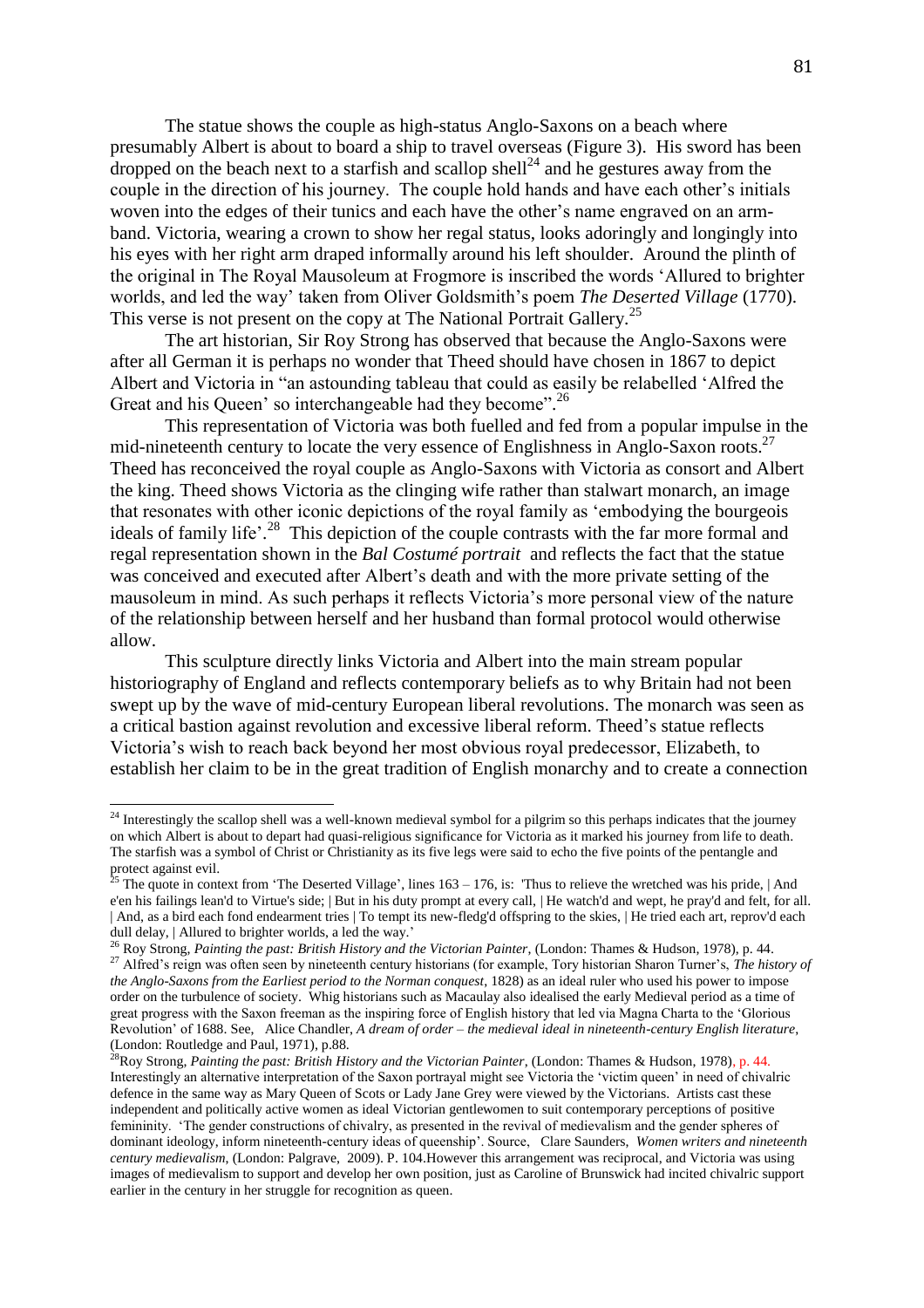between a heroic past and the present. At some deep psychological level the Queen in a number of her art commissions, in addition to the two which are discussed here, was attempting to help society understand the Victorian present through the lens of the past, and thereby better understand the concept of Englishness as rooted firmly in the Royal family and in the continuities and traditions of English history.<sup>29</sup>

A further reason why Victoria and her advisors used medieval motifs to bolster the monarchy was the position of Prince Albert. Lytton Strachey in his 1921 biography of Queen Victoria identified concerns about the corruption of Englishness presented by the Queen's choice of husband: 'What was immediately and distressingly striking about Albert's face and figure and whole demeanour was his un-English look'. 30 Elizabeth Langland claims that contemporaneous anxieties about the royal family's national allegiance find expression in journals like *Punch*, who adopted a xenophobic stance of 'anti-Albertism'. 31 For Victoria and her advisors this meant that that Albert's image required careful manipulation to make him more acceptable to English society. Victoria was determined to link Albert with English interests and sought to use historical settings to 'reconfigure the Queen and her Consort as Anglo-Saxons and as guarantors of ancient British liberties in the manner of Alfred the Great linking to the joint heritage of the English and German nations'.<sup>32</sup>

Margaret Homans and Adrienne Munich have argued that whilst Victoria had little political power in decisions about matters of state (though she had influence) her power was largely ideological. Victoria was central to the ideological and cultural signifying systems of her age and Victoria reflected back to her subjects their own values to reassure them about the comprehensibility of their lived reality.<sup>33</sup> The representations of the monarchy with its attendant medieval iconography provided by Victoria was an effective strategy both for handling the public relations problem posed by female rule in a male dominated society and, perhaps, more importantly, for bolstering England's transition to parliamentary democracy, post the1832 Reform Act, and the embedding of an constitutional monarchy as a key institution.

Accepting the limitations of the evidence, an argument can be sketched, from these two works of art, that, just as the early modern cult of Gloriana manipulated medieval chivalric ideals to augment support for Elizabeth 1, and inspired a surge of Elizabethan medievalist works of art and literature, so Victoria similarly developed her image as central to the whole cultural movement of Victorian Medievalism. By this manipulation of image Victoria strengthened the concept of the monarch as symbolic parent for the nation and used the concept of queenship to project her role as both iconic mother of the nation and head of state of what was then the greatest power on the planet.

By employing medieval images Victoria and her advisors aligned the institutions of the monarch with that of the middle class family. Her family role was that of the perfect wife to her beloved husband, Prince Albert. As queen she might be sovereign, but as wife she was happily subjugated and an exemplary 'everywoman' to and for her subjects and her presentation in images of the ninth and fourteenth century served to lucidly rather than ludicrously reinforce this representation. Romantic Medievalists had employed Medieval

 $29$  Regretfully enquires at the Royal Archives in Windsor indicate that there are no surviving documents relating to the commissioning of Theed's work so the exact nature of the discussions between the sculpture and his surviving subject are lost to us.

<sup>30</sup> Lytton Strachey, *Queen Victoria,* (London: Chatto & Windus, 1921) , p.154.

<sup>&</sup>lt;sup>31</sup> Elizabeth Langland,, 'Nation and nationality: Queen Victoria in the developing narrative of Englishness', in eds., Homans and Munich, (Cambridge: Cambridge University Press,1997), p. 15.

<sup>32</sup> ibid, p. 15.

<sup>33</sup> M. Homans and A. Munich, eds., *Remaking Queen Victoria*, (Cambridge: Cambridge University Press, 1997), p. 5.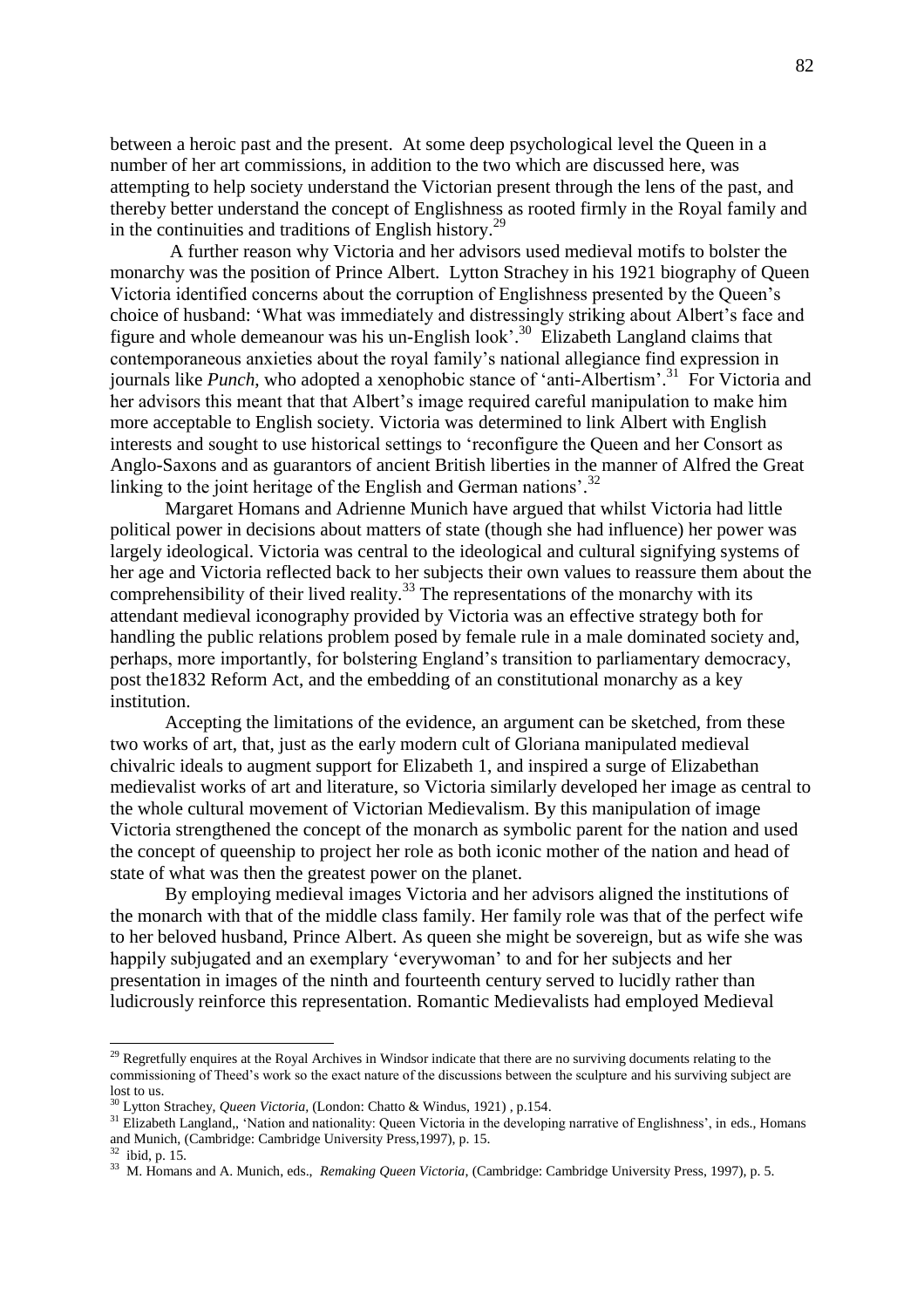models as a critique of contemporary society to challenge existing structures of power. Victoria deployed the same iconography and historical linkages contrarily to bolster and justify existing power and authority structures at a time of huge political, economic and social change. It is fascinating that two such different groups used the same historical idiom to refer to the past and to justify very different interests, agendas, aspirations and perspectives on society. Though the desired outcomes were different there was a shared motive for medieval historicism; the disquiet shared by both Romantics and conformists at the dislocation of the social fabric caused by changed economic relationship through industrialisation.

#### **Bibliography**

# **Primary Sources**

- *The Illustrated London News*, 14 May, 1842, p. 7.
- *The Times,* 14 May 1842, col 3, p. 6.

#### **Secondary Sources**

- Aikman, James, *An account of the tournament at Eglinton, revised and corrected by several of the knights, Carver and Gilder*, Edinburgh: Privately published 1839
- Alexander, Michael, *Medievalism – the Middle Ages in modern England*, New Haven: Yale University Press, 2007
- Banham J., & Harris J., eds., *William Morris and the Middle Ages*, Manchester: Manchester University Press, 1984
- Chandler, Alice, *A dream of order – the medieval ideal in nineteenth-century English literature*, London: Routledge and Paul, 1971
- Clark, Kenneth, *The Gothic Revival*, London: Icon, 1974
- *Frogmore: The House and Gardens and The Royal Mausoleum*, London: The Royal Collection, 1997.
- Girouard, Mark, *The return to Camelot: Chivalry and the English Gentleman*, New Haven and London: Yale University Press, 1981
- Homans, Margaret, *Royal representations : Queen Victoria and British culture, 1837-1876*, Chicago and London: University of Chicago Press, 1998 and Adrienne Munich, eds., *Remaking Queen Victoria*, Cambridge: Cambridge University Press, 1997.

Lambourne, Lionel, *Victorian Painting*, London: Phaidon, 1999